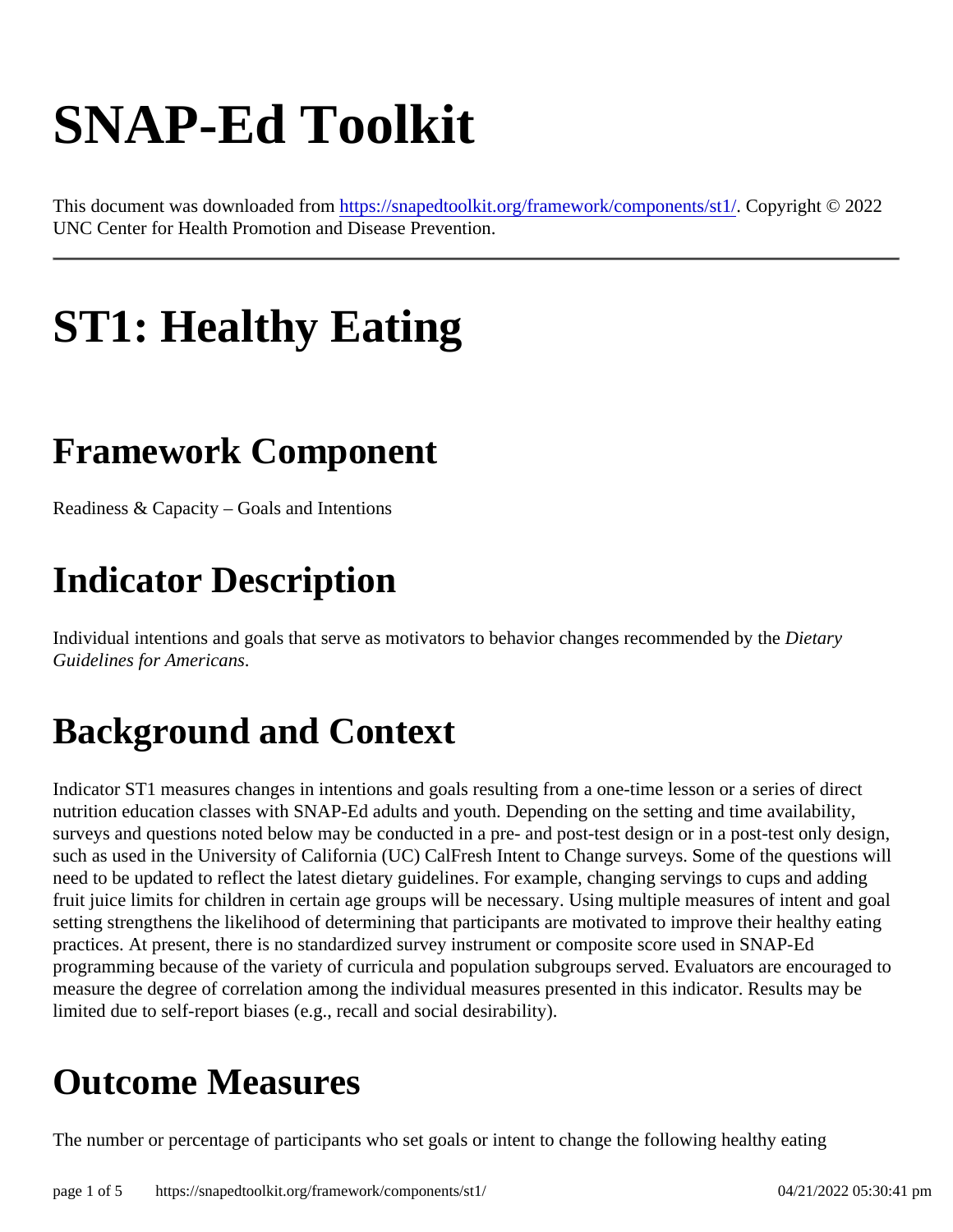behaviors: **Five Food Groups.** Intention or goal setting related to eating from the five food groups throughout the day:

| ST <sub>1</sub> a.                                                                                               | Fruit                                                                                                                                                                                                                                                            |                                                                                                                                                                                      |  |  |
|------------------------------------------------------------------------------------------------------------------|------------------------------------------------------------------------------------------------------------------------------------------------------------------------------------------------------------------------------------------------------------------|--------------------------------------------------------------------------------------------------------------------------------------------------------------------------------------|--|--|
| ST <sub>1</sub> b.                                                                                               | Vegetables                                                                                                                                                                                                                                                       |                                                                                                                                                                                      |  |  |
| ST <sub>1c</sub> .                                                                                               | Lean proteins                                                                                                                                                                                                                                                    |                                                                                                                                                                                      |  |  |
| ST1d.                                                                                                            | Whole grains                                                                                                                                                                                                                                                     |                                                                                                                                                                                      |  |  |
| ST <sub>1e</sub> .                                                                                               | Low-fat or fat-free dairy                                                                                                                                                                                                                                        |                                                                                                                                                                                      |  |  |
| <b>Messaging.</b> Intent to change or setting goals for any of the following <i>Dietary Guidelines</i> messages: |                                                                                                                                                                                                                                                                  |                                                                                                                                                                                      |  |  |
| ST <sub>1f</sub> .                                                                                               | Find your healthy eating style and maintain it for a lifetime.                                                                                                                                                                                                   |                                                                                                                                                                                      |  |  |
| ST1g.                                                                                                            | Make half your plate fruits and vegetables—vary your veggies.<br>• Try adding fresh, frozen, or canned vegetables to salads, sides, and main dishes.<br>• Choose a variety of colorful veggies prepared in healthful ways: steamed, sautéed,<br>roasted, or raw. |                                                                                                                                                                                      |  |  |
| ST1h.                                                                                                            | Make half your plate fruits and vegetables—focus on whole fruits.<br>• Choose whole fruits—fresh, frozen, dried, or canned in 100 percent juice.<br>• Enjoy meals with fruit as snacks, with meals, or as a dessert.                                             |                                                                                                                                                                                      |  |  |
| ST <sub>1</sub> i.                                                                                               | Make half your grains whole grains.<br>• Look for whole grains listed first or second on the ingredients list—try oatmeal,<br>popcorn, whole-grain bread, and brown rice.<br>• Limit grain desserts and snacks, such as cakes, cookies, and pastries             |                                                                                                                                                                                      |  |  |
| ST1j.                                                                                                            | Move to low-fat or fat-free milk or yogurt.                                                                                                                                                                                                                      | • Choose fat-free milk, yogurt, and soy beverages (soy milk) to cut back on saturated fat.<br>• Replace sour cream, cream, and regular cheese with low-fat yogurt, milk, and cheese. |  |  |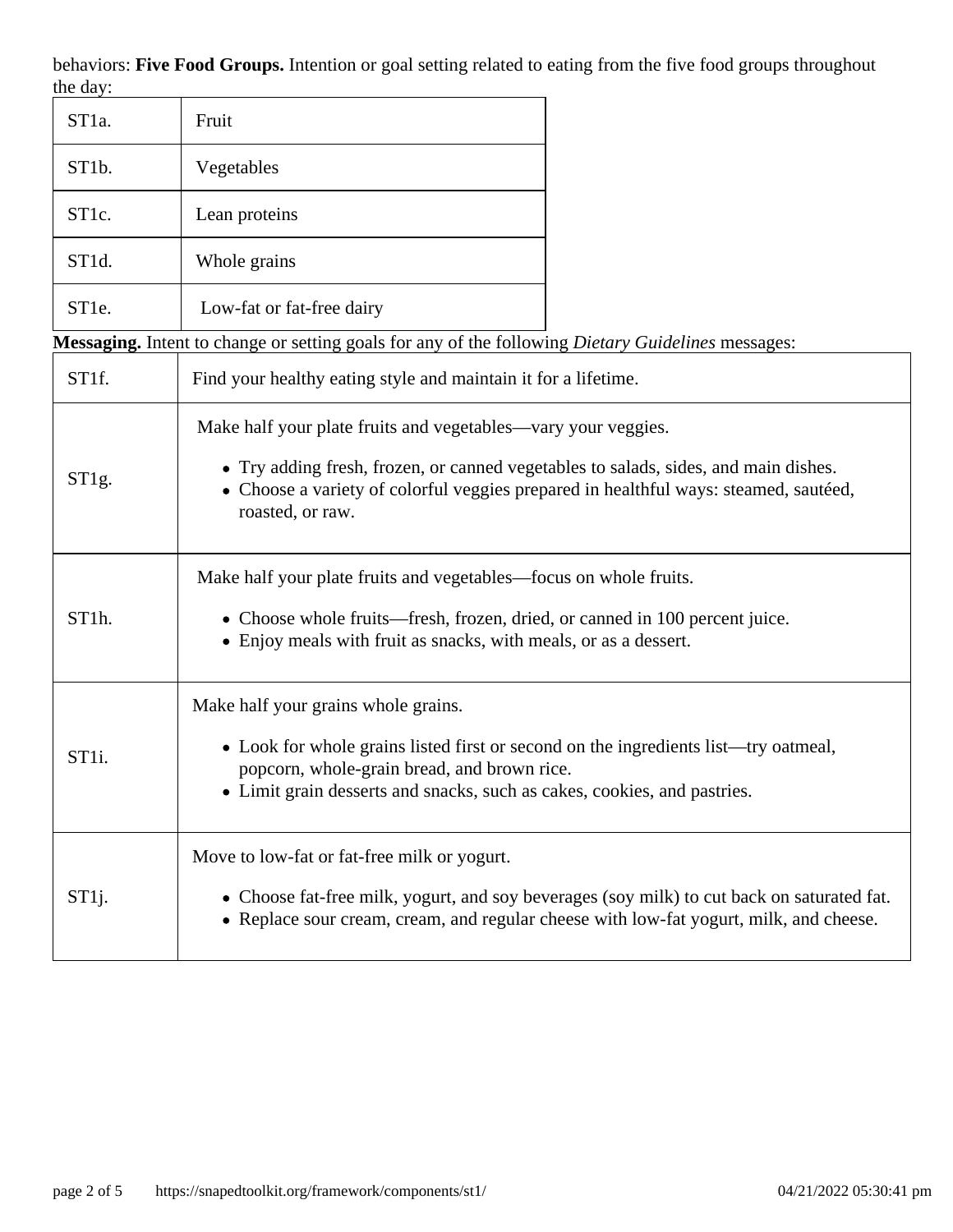|                    | Vary your protein routine.                                                                                                                                                                                                                                                                                                    |  |
|--------------------|-------------------------------------------------------------------------------------------------------------------------------------------------------------------------------------------------------------------------------------------------------------------------------------------------------------------------------|--|
| ST <sub>1</sub> k. | • Mix up your protein foods to include seafood, beans and peas, unsalted nuts and seed<br>soy products, eggs, and lean meats and poultry.<br>• Try main dishes made with beans or seafood, like bean chili or tuna salad.<br>• Choose fresh poultry, seafood, pork, and lean meat, rather than processed meat and<br>poultry. |  |
| ST <sub>1</sub> I. | Drink water instead of sugary beverages.                                                                                                                                                                                                                                                                                      |  |
| ST <sub>1</sub> m. | Reduce sodium consumption.                                                                                                                                                                                                                                                                                                    |  |
| ST <sub>1n</sub>   | Cut back on foods high in solid fats and added sugars.                                                                                                                                                                                                                                                                        |  |
| ST <sub>10</sub> . | Choose vegetable oils instead of butter, and oil-based sauces and dips instead of ones with<br>butter, cream, or cheese.                                                                                                                                                                                                      |  |

#### What to Measure

SNAP-Ed participants who indicate an intent to change or set behavior change goals related to the benefits from consuming each of the five food groups that compose MyPlate, reduction of unhealthy sugary beverages consumption, and/or changes consistent with the Litetary Guidelines messages. Choose at least one outcome measure from the list provided, and select a measurement approach based on the type of survey questions a responses. The example surveys and sample questions listed below can be used to measure post-test only responses of intent or for matched pre- and post-test outcome measurements of intent and goals by age group. The measures reflect the [glossary]Transtheoretical model[/glossary] (Stages of Change). For a description on ordinal and nominal outcomes, please **speendix D** 

### Population

Adults, adolescents, and children (grades 3–12)

### Surveys and Data Collection Tools

ADULTS [collapse title="Fruit and Vegetable Inventory"] [http://ucanr.edu/sites/ceprogramevaluation/files/11371](http://ucanr.edu/sites/ceprogramevaluation/files/113712.pdf)2Mark one [ST1h]

- I am not thinking about eating more fruit.
- I am thinking about eating more fruit...planning to start within 6 months.
- I am definitely planning to eat more fruit in the next month.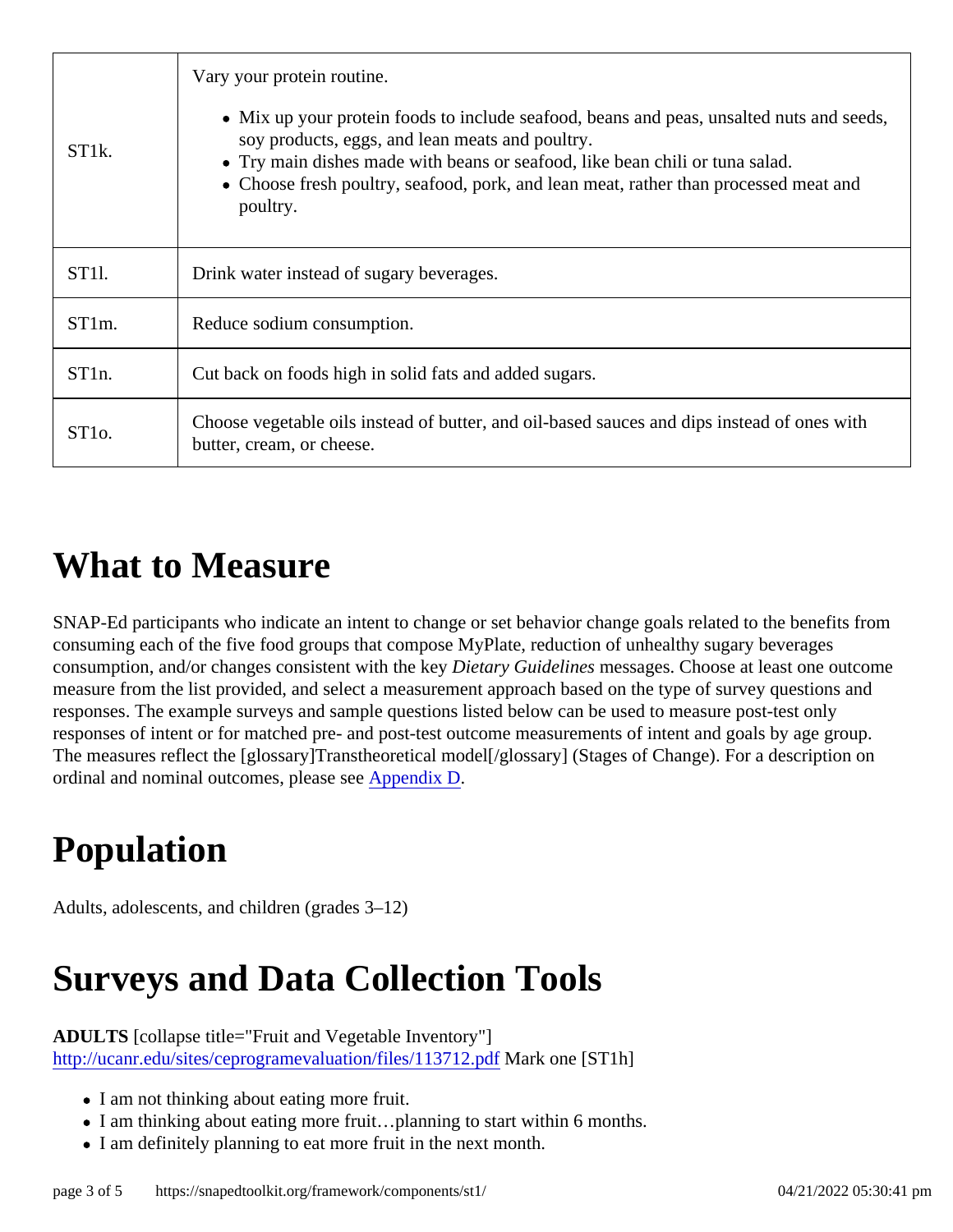- I am trying to eat more fruit now.
- I am already eating 3 or more servings of fruit per day.

#### Mark one [ST1g]

- I am not thinking about eating more vegetables.
- I am thinking about eating more vegetables...planning to start within 6 months.
- I am definitely planning to eat more vegetables in the next month.
- I am trying to eat more vegetables now.
- I am already eating 3 or more servings of vegetables per day.

[/collapse] [collapse title="Example Stages of Change Measures for ST1"] "Are you interested in changing your eating behaviors [Insert specific Healthy Eating behavior]?" "Are you thinking about changing your eating behaviors [Insert specific Healthy Eating behavior]?" "Are you ready to change your eating behaviors [Insert specific Healthy Eating behavior]?" "Are you in the process of changing your eating behaviors [Insert specific Healthy Eating behavior]?" "Are you trying to maintain changes in your eating behaviors [Insert specific Healthy Eating behavior]?"

- 1. Yes, I have been for MORE than 6 months.
- 2. Yes, I have been for LESS than 6 months.
- 3. No, but I intend to in the next 30 days.
- 4. No, but I intend to in the next 6 months.
- 5. No, and I do NOT intend to in the next 6 months.

#### Scoring

- Choice #1: stage = Maintenance
- Choice #2: stage = Action
- Choice #3: stage = Preparation
- Choice #4: stage = Contemplation
- Choice #5: stage = Precontemplation

#### **Another Example:**

- How likely is it that you will eat low fat or fat free dairy products regularly (2-3 servings a day) for the next month?
- How many servings of dairy products do you plan to eat for the next month?

Responses range from never/rarely to more than 3 servings a day. Intention was defined as the summated score of the 2 items. Adapted from Kim K, Reicks M, Sjoberg S. Applying the theory of planned behavior to predict dairy product consumption by older adults. J Nutr Educ Behav. 2003;35:294-301 [/collapse] **CHILDREN & YOUTH** [collapse title="Example Stages of Change for ST1 "]For fruit [ST1h]

- 1. I don't think about eating fruit and I don't eat fruit.
- 2. I don't think about eating fruit, but eat it because my mom makes me.
- 3. I think about eating fruit but don't.
- 4. I think about eating fruit but eat them only when my mom reminds me.
- 5. I think about eating fruit and plan to start.
- 6. I try to eat fruit every day.

#### For vegetables [ST1g]

- 1. I don't think about eating vegetables and I don't eat vegetables.
- 2. I don't think about eating vegetables, but eat them because my mom makes me.